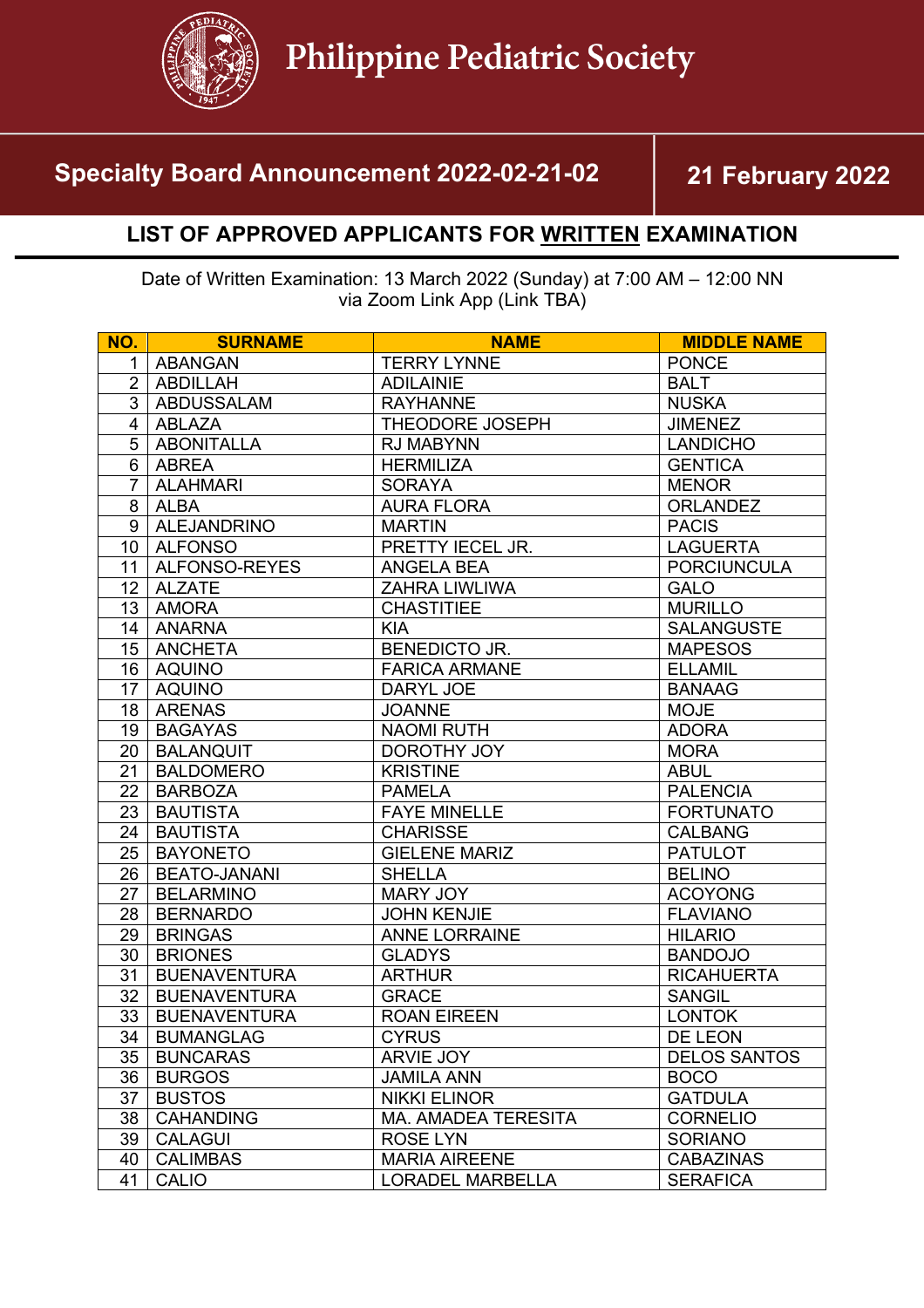| NO. | <b>SURNAME</b>         | <b>NAME</b>                      | <b>MIDDLE NAME</b> |
|-----|------------------------|----------------------------------|--------------------|
| 42  | <b>CANIESO</b>         | <b>CARRYL ANNE</b>               | <b>GEDORIO</b>     |
| 43  | <b>CARBONEL</b>        | <b>MARIA FRANCESCA</b>           | <b>CORONEL</b>     |
| 44  | CASTAÑEDA              | <b>JOAN PAOLA</b>                | <b>NAVARRO</b>     |
| 45  | <b>CASTRO</b>          | <b>LESLIE ANN</b>                | <b>RICASA</b>      |
| 46  | CO                     | <b>KRIZIA JOY</b>                | <b>ANG</b>         |
| 47  | CO                     | <b>MARIA ELENA</b>               | <b>ABUGAN</b>      |
| 48  | <b>CORDOVA</b>         | <b>LIEZL MARIE</b>               | <b>GASTON</b>      |
| 49  | <b>CORONEL</b>         | <b>DANIKA MARIE</b>              | <b>SERAFICA</b>    |
| 50  | <b>COSCOS</b>          | <b>MARIA ALICA</b>               | <b>CASTOR</b>      |
| 51  | <b>CRISOSTOMO</b>      | <b>ERIKA</b>                     | <b>ATANACIO</b>    |
| 52  | <b>CUA</b>             | <b>ANNA PATRICIA</b>             | <b>VALDEMORO</b>   |
| 53  | <b>CUETO</b>           | <b>ARNOLD IVAN</b>               | <b>BUHAT</b>       |
| 54  | <b>CUEVAS</b>          | ROLABEL MA. LIN                  | <b>TORECHIVA</b>   |
|     |                        | <b>RUBY ANN</b>                  |                    |
| 55  | <b>DE GUZMAN</b>       |                                  | <b>ISTRATA</b>     |
| 56  | <b>DELA CRUZ</b>       | <b>LADY FRANCE</b>               | <b>GUTIERREZ</b>   |
| 57  | <b>DIMATINGKAL</b>     | <b>ELIZABETH GRACE</b>           | <b>ALCAZAR</b>     |
| 58  | <b>DOCTOR</b>          | <b>KATHERINE MAE</b>             | <b>ACANTILADO</b>  |
| 59  | <b>DUGONG</b>          | <b>ERIC</b>                      | <b>HIMMIWAT</b>    |
| 60  | <b>DUMANGAS</b>        | <b>LIV ANGELI</b>                | <b>TUMULAK</b>     |
| 61  | <b>DY</b>              | <b>FRECHELLE LAINE</b>           | <b>TACTAY</b>      |
| 62  | <b>ELECCION</b>        | <b>ANADY</b>                     | <b>VILLAERA</b>    |
| 63  | <b>ELIPANE</b>         | <b>BERNADETH JOYCE</b>           | <b>BACSAFRA</b>    |
| 64  | <b>ESLEYER</b>         | <b>STEVENZON</b>                 | <b>ANONAT</b>      |
| 65  | <b>ESPINOZA</b>        | <b>MARY TRISHA</b>               | <b>MERCED</b>      |
| 66  | <b>ESTRAÑERO</b>       | <b>KARLA LOUBELLE</b>            | <b>CORDOVA</b>     |
| 67  | <b>EULALIA</b>         | <b>REMEDIOS</b>                  | <b>GARCIA</b>      |
| 68  | <b>EUSEBIO</b>         | <b>ALYSSA DENISE</b>             | <b>CORDOVA</b>     |
| 69  | <b>FARILLAS</b>        | <b>ENA LAUREN</b>                | <b>FUENTES</b>     |
| 70  | <b>FLORENCIO</b>       | <b>EDERICK</b>                   | <b>DOMINGO</b>     |
| 71  | <b>FRANCO</b>          | <b>RONNEL</b>                    | <b>GIANGO</b>      |
| 72  | <b>FULGUERINAS</b>     | <b>KATHRINA</b>                  | <b>ARANETA</b>     |
| 73  | <b>GALLARDO-BECINA</b> | <b>MARIE JOIE</b>                | <b>TAGUILASO</b>   |
| 74  | <b>GANGOSO</b>         | <b>JULIA CRISTINA</b>            | <b>VILLAFLOR</b>   |
|     | 75   GIRONELLA         | <b>CARINA SHARLAINE</b>          | <b>FERNANDEZ</b>   |
| 76  | GO                     | RIZZA JENIELLE                   | <b>CUA</b>         |
| 77  | GO                     | <b>CHRISTOPHER II</b>            | <b>PADILLA</b>     |
| 78  | <b>GONZAGA</b>         | <b>MAY PEARL</b>                 | PONTIÑOZA          |
| 79  | <b>GREGORIO</b>        | <b>CHRISTIAN</b>                 | <b>ABELLA</b>      |
| 80  | <b>GUADALUPE</b>       | <b>KAREN DEBBIE</b>              | <b>BALDOMAN</b>    |
| 81  | <b>GUIA</b>            | <b>AELXA</b>                     | <b>MAGNAYE</b>     |
| 82  | <b>GUIANG-VALERIO</b>  | <b>ADRIENNE KATRIN</b>           | <b>MONTES</b>      |
| 83  | <b>GUILLERMO</b>       | <b>GINALYN</b>                   | <b>SISON</b>       |
| 84  | <b>GURUNG</b>          | <b>SANU</b>                      |                    |
| 85  | <b>GUTAY</b>           | <b>SUYEN</b>                     | <b>TEE</b>         |
| 86  | <b>GUTIERREZ</b>       | <b>KARISSE DOMINIQUE</b>         | DE GOROSTIZA       |
| 87  | <b>HALCON</b>          | <b>MARIE KARENINA</b>            |                    |
|     | <b>ISULAT</b>          |                                  | <b>DURAN</b>       |
| 88  |                        | <b>TRIESANNE MAJELLA</b>         |                    |
| 89  | <b>IYO</b>             | <b>VENUS LYRA</b>                | <b>NARANJO</b>     |
| 90  | <b>JABOLA</b>          | <b>PIA</b>                       | <b>TORRES</b>      |
| 91  | <b>JOSON</b>           | <b>MARQUIS VON ANGELO SYQUIO</b> | GO                 |
| 92  | <b>JURIAL</b>          | <b>HEZEL</b>                     | <b>FUELLAS</b>     |
| 93  | <b>KING</b>            | <b>MARIA CRISTINA</b>            | <b>SISON</b>       |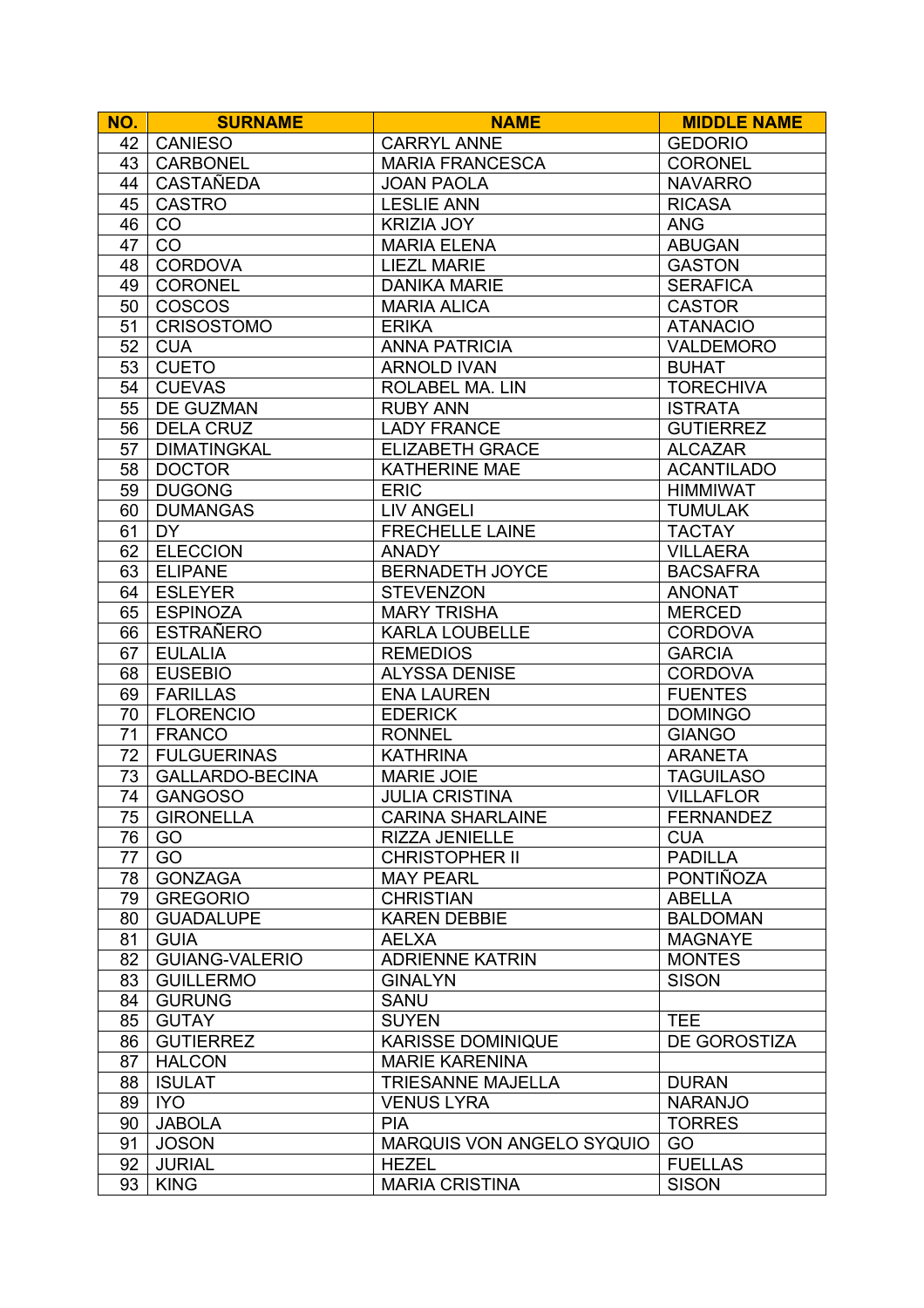| NO.        | <b>SURNAME</b>                  | <b>NAME</b>                                | <b>MIDDLE NAME</b>                  |
|------------|---------------------------------|--------------------------------------------|-------------------------------------|
| 94         | LACSON                          | NICHANANDA ANTONETTE                       | <b>ZUÑIGA</b>                       |
| 95         | <b>LAGUNILLA</b>                | <b>FERDINAND JOSEPH</b>                    | <b>GUEVARRA</b>                     |
| 96         | <b>LAURADO</b>                  | <b>ARTHUR</b>                              | <b>MARCELO</b>                      |
| 97         | LAZO-JORGE                      | <b>KRISTEL ANN</b>                         | <b>REYES</b>                        |
| 98         | <b>LEE</b>                      | <b>ALEXANDRA</b>                           | <b>PE</b>                           |
| 99         | <b>LIBIRAN</b>                  | <b>JONIKA MARIS</b>                        | <b>GUEVARRA</b>                     |
| 100        | <b>LICUP</b>                    | <b>DARRYL JAY</b>                          | <b>TAYAO</b>                        |
| 101        | LIM                             | ALYSSA VENCY                               | <b>DAEL</b>                         |
| 102        | LIM                             | <b>LINDSEY BEATRICE</b>                    | <b>TAN</b>                          |
| 103        | <b>LIM</b>                      | <b>GIORGIO ANDRO</b>                       | YU                                  |
| 104        | <b>LOBEDERIO</b>                | <b>LILETH</b>                              | <b>DELA CRUZ</b>                    |
| 105        | LORZANO                         | <b>MARIA FE</b>                            | <b>BUNO</b>                         |
| 106        | LOY                             | VANESSA CASSANDRA                          | HO                                  |
| 107        | <b>LUKBAN</b>                   | <b>LELAND</b>                              | <b>FRANCISCO</b>                    |
| 108        | <b>LUNA</b>                     | <b>MAY LEEN</b>                            | <b>PADUA</b>                        |
| 109        | <b>MACARAMBON</b>               | <b>NAILA</b>                               | <b>ALIP</b>                         |
| 110        | <b>MADUCDOC</b>                 | <b>MARIA CELESTE</b>                       | <b>MAGNO</b>                        |
| 111        | <b>MAGSINO</b>                  | <b>KAYDEE</b>                              | <b>MONTEMAYOR</b>                   |
| 112        | <b>MALABANAN</b>                | <b>ALYANNA PATRICIA</b>                    | <b>DESABILLA</b>                    |
| 113        | <b>MANALO</b>                   | <b>MARIA JORISELLE</b>                     | <b>ORIGENES</b>                     |
| 114        | <b>MANUEL</b>                   | <b>REIGHNER</b>                            | <b>GUINTO</b>                       |
| 115        | <b>MARIN</b>                    | <b>MARIE ABIGAL</b>                        | <b>MADRID</b>                       |
| 116        |                                 |                                            |                                     |
|            | <b>MARTIN</b>                   | <b>IVY VANESSA</b>                         | <b>MARA</b>                         |
| 117        | <b>MARTINEZ</b>                 | <b>FRANZE PEERRY</b>                       | <b>CAAGBAY</b>                      |
| 118<br>119 | <b>MARTINEZ</b><br><b>MATEO</b> | <b>MARIA CINDY</b><br><b>HOSANNA OMEGA</b> | <b>MENDIORO</b>                     |
|            | <b>MEDINA-RAFON</b>             |                                            | <b>PARALA</b>                       |
| 120<br>121 | <b>MENDEZ</b>                   | <b>SON ABRIEL</b><br><b>SANTANINA</b>      | SAQUILAYAN<br><b>IDAGO</b>          |
| 122        | <b>MENDEZ</b>                   | <b>DIANE CLIO</b>                          | <b>DIESTO</b>                       |
| 123        | <b>MERCADO</b>                  | <b>MICHELLE</b>                            | <b>SANCHEZ</b>                      |
| 124        | <b>MERO</b>                     | <b>FRESEL ANGELI</b>                       | <b>USI</b>                          |
| 125        | <b>MONTEJO</b>                  | <b>JESSA</b>                               | <b>FIDEL</b>                        |
| 126        | <b>MORALES</b>                  | <b>GUIA</b>                                | <b>VERGARA</b>                      |
|            | <b>NAGAL</b>                    | <b>JENICA DONNE</b>                        | <b>CALPO</b>                        |
| 127<br>128 | <b>NAVARRO</b>                  | <b>BEATRIZ ISABEL</b>                      | <b>BALILI</b>                       |
| 129        | <b>NG</b>                       | <b>ALEXANDER LLOYD</b>                     | <b>SY</b>                           |
|            | <b>OLE</b>                      | <b>LIZA CLAIRE</b>                         |                                     |
| 130        |                                 | <b>MAE ANN</b>                             | <b>CORTES</b>                       |
| 131<br>132 | <b>OLIVEROS</b><br><b>OMEIR</b> | <b>AREEJ</b>                               | <b>BISQUERA</b><br><b>MANDANE</b>   |
| 133        | <b>ONTOG</b>                    | <b>LUTHER</b>                              | <b>POBLADOR</b>                     |
|            | <b>OSMEÑA</b>                   | <b>KAIRA MONIQUE</b>                       |                                     |
| 134        | <b>PABALATE</b>                 | <b>KAY-ANN</b>                             | <b>GACRAMA</b>                      |
| 135        |                                 |                                            | <b>MANALANSAN</b><br><b>RAPACON</b> |
| 136        | <b>PABLICO</b>                  | <b>IMELDA</b>                              |                                     |
| 137        | <b>PABUSTAN</b>                 | <b>CZARINA MARIE</b>                       | <b>POLICARPIO</b>                   |
| 138        | <b>PADUA</b>                    | <b>DIANE IRIS</b>                          | <b>BASACA</b>                       |
| 139        | <b>PANGCOGA</b>                 | <b>SAIBAH</b>                              | <b>TOMINDUG</b>                     |
| 140        | <b>PARAISO</b>                  | <b>NOREN JOY</b>                           | <b>PADRILLAN</b>                    |
| 141        | <b>PASATIEMPO</b>               | <b>NIKO MIGUEL</b>                         | <b>ZAFRA</b>                        |
| 142        | <b>PASAYLO</b>                  | <b>VANESSA</b>                             | <b>SANTOS</b>                       |
| 143        | <b>PEDRO</b>                    | RAFAEL LORENZO                             | <b>SANTIAGO</b>                     |
| 144        | <b>PENDALIDAY</b>               | <b>HAJAR FATIMA</b>                        | <b>DILANGALEN</b>                   |
| 145        | PENULIAR-RETIRADO               | <b>MARIE CHRISTEL</b>                      | <b>ABESAMIS</b>                     |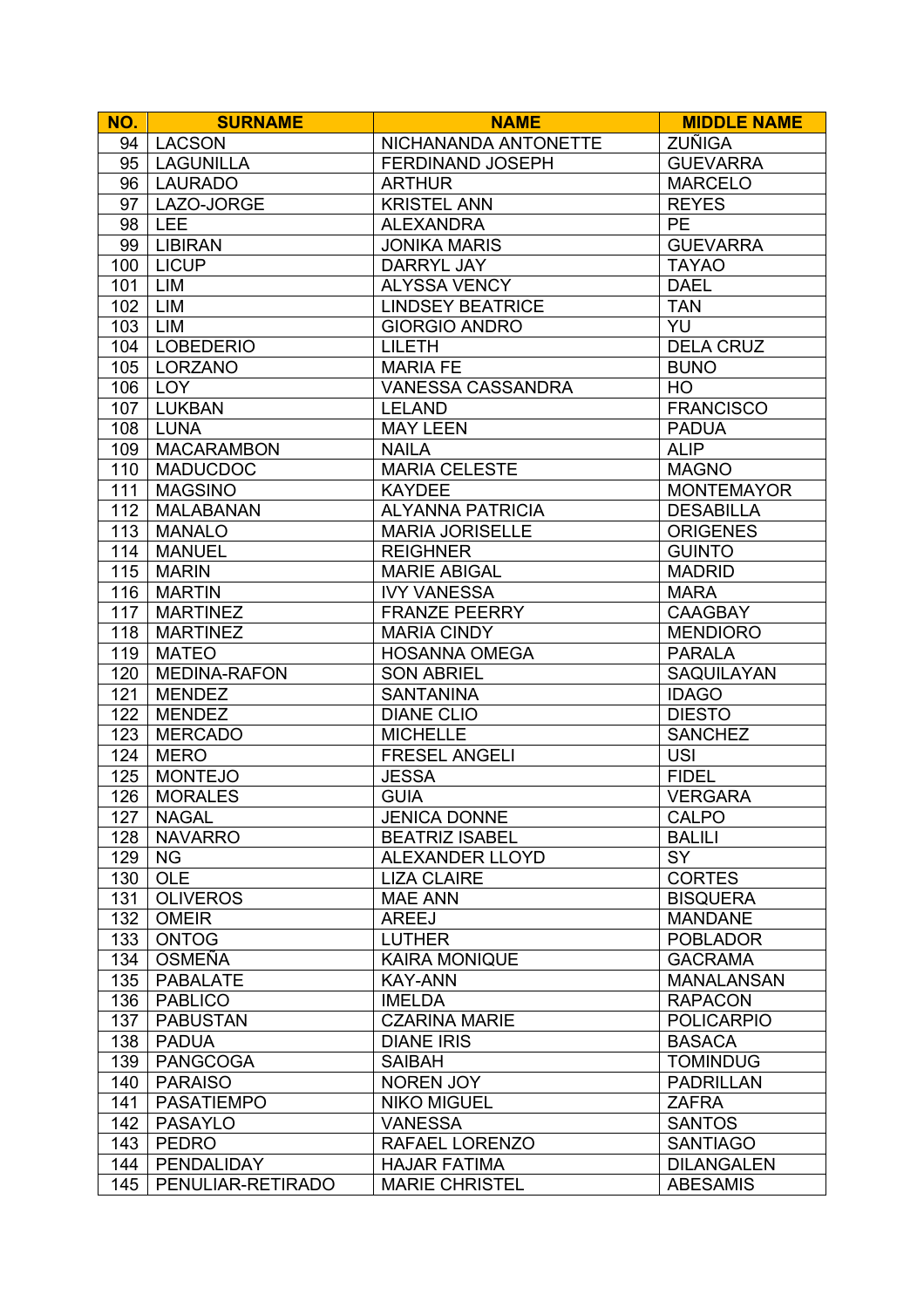| NO. | <b>SURNAME</b>      | <b>NAME</b>                          | <b>MIDDLE NAME</b>        |
|-----|---------------------|--------------------------------------|---------------------------|
| 146 | PETILLA-GO          | <b>KIMBERLY ANNE</b>                 | <b>SANTOS</b>             |
| 147 | <b>PIMENTEL</b>     | <b>MA. MICAELA THERESE</b>           | <b>JOVES</b>              |
| 148 | <b>PIRA</b>         | <b>PATRICIA GALE</b>                 | <b>BATANGAN</b>           |
| 149 | <b>PONIO</b>        | <b>JILLIAN</b>                       | <b>REYES</b>              |
| 150 | <b>PUA</b>          | <b>ROXIMACE</b>                      | <b>SAYCO</b>              |
| 151 | <b>PULVERA</b>      | THERESE JOY                          | <b>BINANAY</b>            |
| 152 | <b>QUINIO</b>       | <b>MARIA FLORLEAN</b>                | <b>SOTTO</b>              |
| 153 | <b>QUINSAAT</b>     | <b>LYRA LEI</b>                      | <b>QUIBAN</b>             |
| 154 | <b>RACHES</b>       | <b>MARK DAN</b>                      | <b>SANGUTAN</b>           |
| 155 | <b>RAGASA</b>       | <b>VANESSA MARIE</b>                 | <b>TAGUMASI</b>           |
| 156 | <b>RAMOS</b>        | <b>ROWENA SARAH</b>                  | <b>BAO</b>                |
| 157 | <b>RAMOS</b>        | <b>INNA KARLA</b>                    | <b>CANUTO</b>             |
| 158 | <b>RESURRECCION</b> | HAYZELL JOY                          | <b>LUIS</b>               |
| 159 | <b>REYES</b>        | <b>EUNIZA CARMINA</b>                | <b>DELIMA</b>             |
| 160 | <b>REYES</b>        | <b>ANDREA</b>                        | <b>PASCUAL</b>            |
| 161 | <b>RIVERA</b>       | <b>TESS CORGETTE</b>                 | <b>ALABAR</b>             |
| 162 | <b>ROBLE</b>        | <b>KIARA NATALIE</b>                 | <b>BAUTISTA</b>           |
|     | <b>RODRIGUEZ</b>    |                                      |                           |
| 163 |                     | <b>MA. DOMINIQUE</b><br><b>ELENI</b> | <b>CRUZ</b><br><b>TAN</b> |
| 164 | <b>ROGANDO</b>      |                                      |                           |
| 165 | <b>SABUQUIA</b>     | LOTES JOY                            | <b>BALOYO</b>             |
| 166 | <b>SALASAC</b>      | <b>JENALYN</b>                       | <b>SANTOS</b>             |
| 167 | <b>SALVADOR</b>     | <b>KHRISELLA</b>                     | <b>GUIA</b>               |
| 168 | <b>SANOTA</b>       | PATRICIA BIANCA                      | DE LA CRUZ                |
| 169 | <b>SAPALO</b>       | <b>MITZEL ANGELICA</b>               | <b>MATA</b>               |
| 170 | <b>SAPIDA</b>       | <b>JAMIE RIZEL</b>                   | <b>FELICIANO</b>          |
| 171 | <b>SAQUING</b>      | <b>MARGARET</b>                      | <b>TAPPA</b>              |
| 172 | <b>SARINAS</b>      | <b>KARLA LOUSETTE</b>                | PAGKALIWANGAN             |
| 173 | <b>SEBASTIAN</b>    | <b>JEMIE AMIELLE</b>                 | <b>TULDAC</b>             |
| 174 | <b>SEBUMPAN</b>     | <b>MARIDEE</b>                       | <b>MENDOZA</b>            |
| 175 | <b>SEVILLA</b>      | <b>RONA LIZETTE</b>                  | <b>MALABANAN</b>          |
| 176 | <b>SIMBAJON</b>     | <b>JOHN</b>                          | <b>RUIZ</b>               |
| 177 | <b>SUBIDO</b>       | RACHEL ANN                           | <b>TAMONDONG</b>          |
| 178 | <b>SUBONG</b>       | <b>MA. JENNIFER</b>                  | <b>JAVA</b>               |
| 179 | SY                  | <b>MARY ROSE</b>                     | LIM                       |
| 180 | <b>SZE</b>          | <b>KARINA</b>                        | <b>CHING</b>              |
| 181 | <b>TAGRA</b>        | <b>KARL ANGELI</b>                   | <b>BELACHO</b>            |
| 182 | <b>TALAVER</b>      | <b>RONIL JAN</b>                     | <b>MATULAC</b>            |
| 183 | <b>TALLADA</b>      | <b>CHELSEA FAYE</b>                  | <b>ATIENZA</b>            |
| 184 | <b>TAN</b>          | <b>ALYSSA MARGRETH</b>               | YU                        |
| 185 | TAN-GO              | <b>BERNADINE JOY</b>                 | <b>ALMAYDA</b>            |
| 186 | <b>TANSINGCO</b>    | <b>NOELLE</b>                        | <b>QUINTE</b>             |
| 187 | <b>TERUEL</b>       | <b>MARION JOHN PAUL</b>              | <b>REYES</b>              |
| 188 | <b>TIOSIN</b>       | <b>JOHN BRYAN</b>                    | <b>SANTIAGO</b>           |
| 189 | <b>TOLLEDO</b>      | <b>GLENDA</b>                        | <b>TEJADA</b>             |
| 190 | <b>TORRES</b>       | <b>ROSELYN</b>                       | <b>MALLARE</b>            |
| 191 | <b>UY</b>           | <b>JEANIE KAREN</b>                  | <b>KING</b>               |
| 192 | <b>VAJIO</b>        | <b>MARVELYN</b>                      | <b>SABALLA</b>            |
| 193 | <b>VALENCIA</b>     | <b>MARSHELLE JULIENE</b>             | <b>OANES</b>              |
| 194 | <b>VALENTIN</b>     | <b>JEOFFREY JAY</b>                  | <b>NEMIR</b>              |
| 195 | <b>VALENTON</b>     | <b>NOEMI</b>                         | <b>ASILO</b>              |
| 196 | <b>VELO</b>         | <b>LYLE CECIL</b>                    | <b>LAGASCA</b>            |
| 197 | <b>VILLASANTA</b>   | <b>ANGELIE</b>                       | <b>ELLERA</b>             |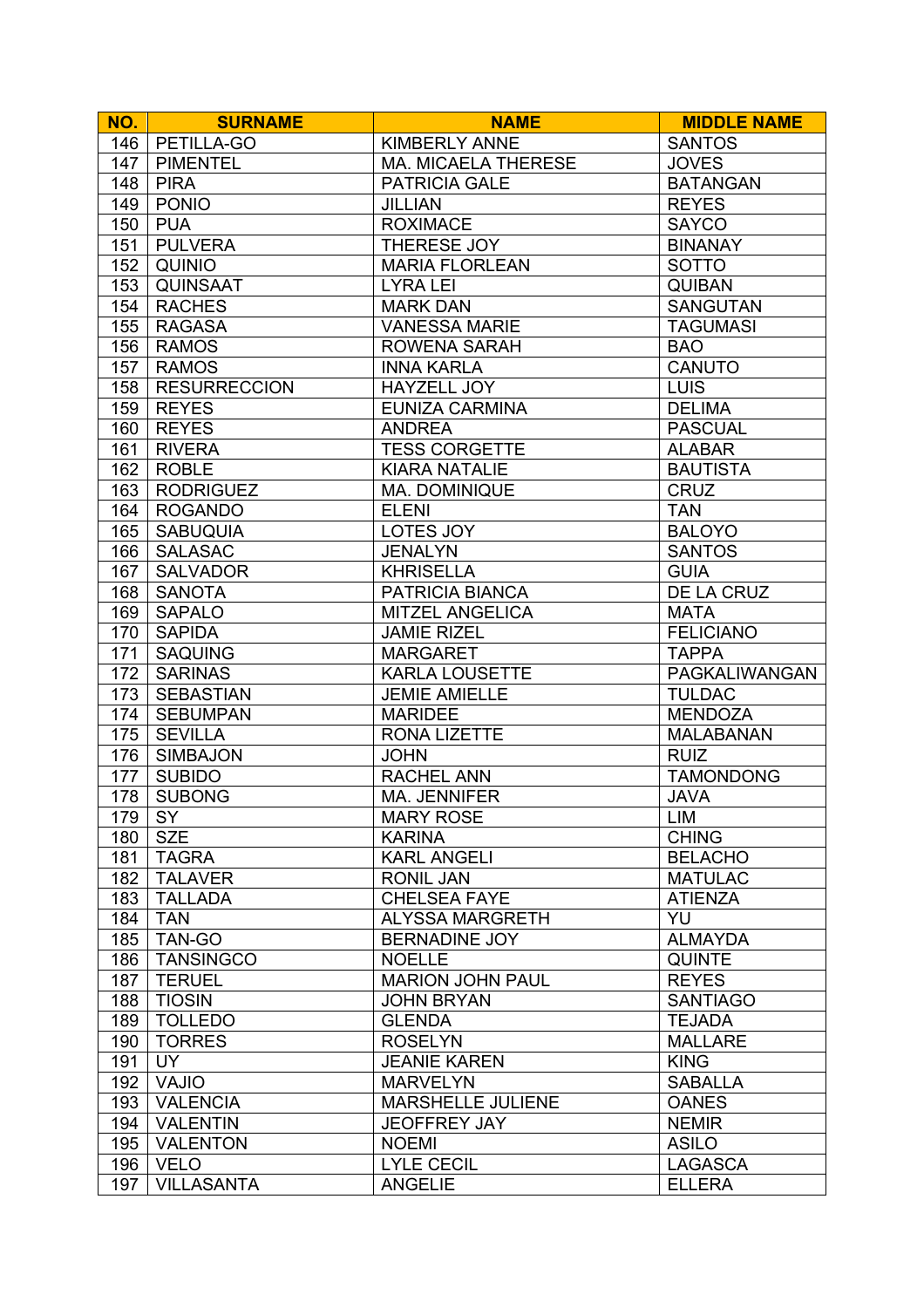| NO.                     | <b>SURNAME</b> | <b>NAME</b>          | <b>MIDDLE NAME</b> |
|-------------------------|----------------|----------------------|--------------------|
| 198                     | <b>VIOLA</b>   | <b>SANDRINE LYLE</b> | <b>VARDELEON</b>   |
| 199                     | <b>WANASEN</b> | <b>HILARIO ACE</b>   | <b>DIRECTO</b>     |
| 200                     | <b>YANGUAS</b> | <b>MARJORIE JOY</b>  | <b>SAN JUAN</b>    |
| 201                     | <b>YU EKEY</b> | <b>AIMES KAITLIN</b> | <b>CRISTOBAL</b>   |
| 202                     | ZARAGOZA       | <b>MARY JOY</b>      | <b>RUEDAS</b>      |
| *** NOTHING FOLLOWS *** |                |                      |                    |

## **LIST OF APPROVED APPLICANTS FOR WRITTEN AND ORAL EXAMINATIONS**

Date of Written Examination: 13 March 2022 (Sunday) at 7:00 AM – 12:00 NN via Zoom Link App (Link TBA)

FOR THOSE WHO WILL PASS THE WRITTEN EXAMINATION – Date of Oral Examinations: March 25 (Friday) and 27 (Sunday) at 1:00 PM – 5:00 PM via Zoom Link App (Link TBA)

| NO.                     | <b>SURNAME</b>         | <b>NAME</b>             | <b>MIDDLE NAME</b> |
|-------------------------|------------------------|-------------------------|--------------------|
| 1                       | CAJUMBAN-AGBADA        | <b>JUDELYN</b>          | <b>COSICO</b>      |
| $\overline{2}$          | COTOCO                 | <b>ARCHELLE</b>         | <b>GUINTO</b>      |
| 3                       | <b>CUEVAS</b>          | <b>MARIA NOELYN</b>     | <b>NOCOM</b>       |
| 4                       | <b>CUEZON</b>          | <b>TRIZA</b>            | <b>BALIUAG</b>     |
| 5                       | <b>DOMINADO</b>        | <b>KRISTINE JOY</b>     | <b>DUPLON</b>      |
| 6                       | ESPINOSA-CHATTO        | <b>CONCEPCION</b>       | <b>BULAONG</b>     |
| $\overline{7}$          | <b>GABOT</b>           | <b>JOHN KELVIN</b>      | <b>SIA</b>         |
| 8                       | <b>GUINAL</b>          | <b>ACHMIDA</b>          | <b>MUTI</b>        |
| 9                       | <b>JOSE</b>            | <b>NIÑA</b>             | <b>LOBIGAS</b>     |
| 10 <sup>1</sup>         | <b>LAROSA</b>          | <b>CHEANE</b>           | <b>ALINSORIN</b>   |
| 11                      | <b>LEGASPI-DE LEON</b> | MA. GWYCYL              | <b>MASANGKAY</b>   |
| 12                      | <b>LLAGAS</b>          | <b>JOEL</b>             | <b>VILLAGAS</b>    |
| 13                      | <b>LORENZO</b>         | <b>SARAI</b>            | <b>CALIGACION</b>  |
| 14                      | <b>MAGSINO</b>         | <b>RAIZELLE</b>         | <b>HOLGADO</b>     |
| 15                      | <b>MANABAT</b>         | <b>MARJORIE</b>         | <b>BATI</b>        |
| 16                      | <b>MANSIBANG</b>       | <b>TYASHMIN NOOR</b>    | <b>BAUI</b>        |
| 17                      | <b>MILITANTE</b>       | <b>STACEY KAYE</b>      | <b>NGO</b>         |
| 18                      | <b>MONJE</b>           | <b>KAREN AISA</b>       | <b>SELBIJAN</b>    |
| 19                      | <b>MONTEBON</b>        | <b>KRISTINA MAE</b>     | <b>BUÑAG</b>       |
| 20                      | <b>NARAG</b>           | <b>MARISSA</b>          | <b>GUERRIN</b>     |
| 21                      | STA, ANA               | <b>JOAN CAMILLE</b>     | <b>CALMA</b>       |
| 22                      | <b>TRINIDAD</b>        | <b>AILEEN GRACE</b>     | <b>PIONG</b>       |
| 23                      | <b>TUGADO</b>          | <b>KATRINA</b>          | <b>PIMENTEL</b>    |
| 24                      | <b>USMAN</b>           | <b>JOWAYRIA SHAGIRA</b> | <b>PANARAAG</b>    |
| 25                      | <b>UY</b>              | <b>HENRI</b>            | <b>LAURENTE</b>    |
| 26                      | <b>VILLANUEVA</b>      | <b>JENNIFER</b>         | <b>NACIONAL</b>    |
| *** NOTHING FOLLOWS *** |                        |                         |                    |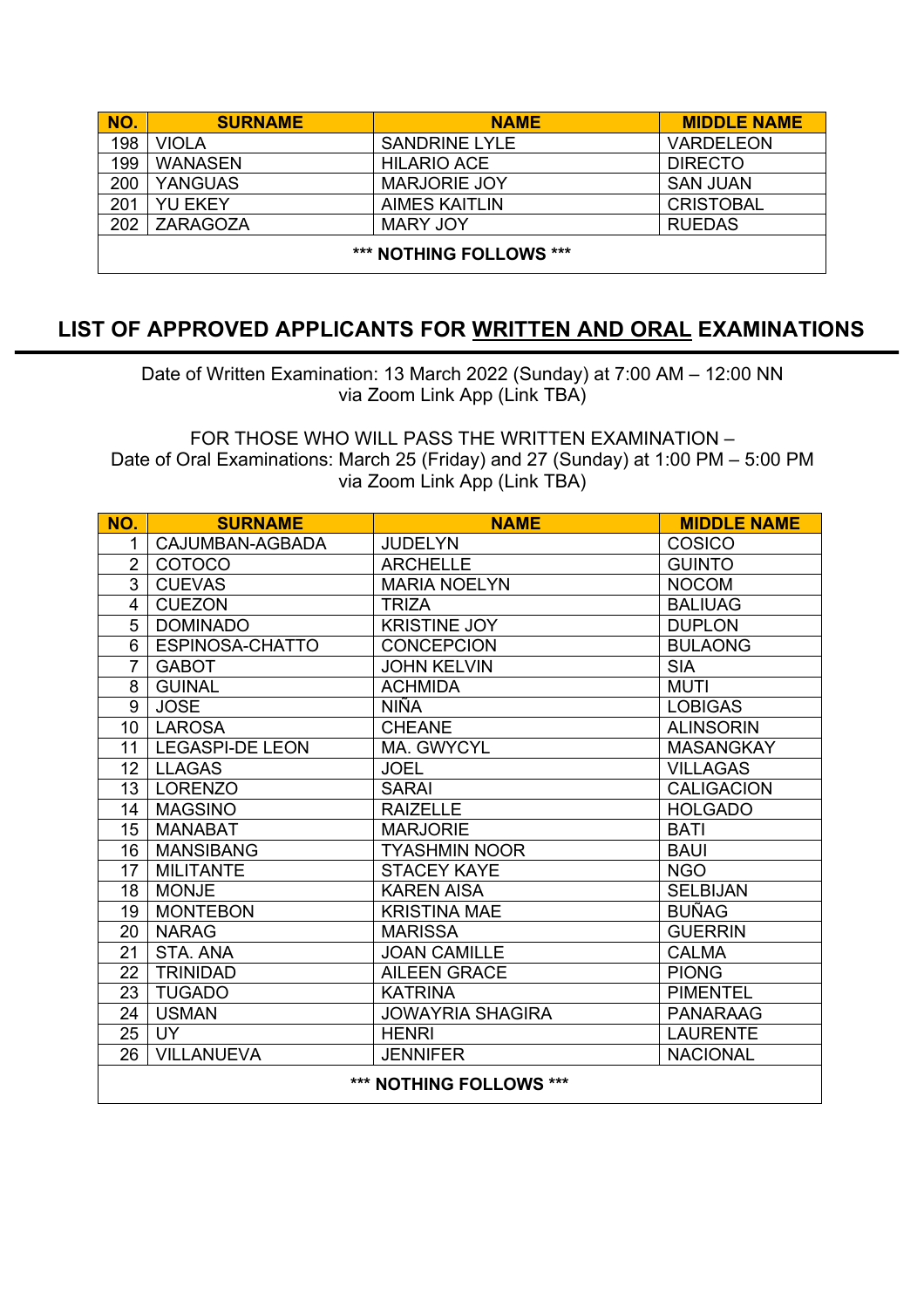## **LIST OF APPROVED APPLICANTS FOR ORAL EXAMINATIONS**

Date of Oral Examinations: March 25 (Friday) and 27 (Sunday) at 1:00 PM – 5:00 PM via Zoom Link App (Link TBA)

| NO.            | <b>SURNAME</b>       | <b>NAME</b>                | <b>MIDDLE NAME</b> |
|----------------|----------------------|----------------------------|--------------------|
| 1              | <b>ABAD</b>          | <b>MARK VINCENT</b>        | <b>JUANGCO</b>     |
| $\overline{2}$ | <b>ABLAO</b>         | <b>GAZEL MARIE</b>         | <b>NAPEÑAS</b>     |
| 3              | <b>ABOLAIS</b>       | <b>NURHANIZA</b>           | <b>SULOG</b>       |
| 4              | <b>ABRIL</b>         | <b>JOANA BLANCA</b>        | <b>C'JUAN</b>      |
| 5              | <b>ACOSTA</b>        | <b>MARZAINE</b>            | <b>ALLAG</b>       |
| 6              | <b>ADAJAR</b>        | <b>GISELLE ANNE</b>        | <b>QUINTANA</b>    |
| 7              | <b>AGUILA</b>        | <b>MARION FRANCES</b>      | <b>CAUSING</b>     |
| 8              | <b>AGUSTIN</b>       | <b>ALVIN</b>               | <b>CASTILLO</b>    |
| 9              | <b>ALCACHUPAS</b>    | <b>RHYSS CARLO</b>         | <b>BUTON</b>       |
| 10             | <b>ALCANTARA</b>     | <b>KRISTINA</b>            | <b>BAJARIAS</b>    |
| 11             | <b>ALONZO</b>        | <b>DIANE SARAH</b>         |                    |
| 12             | ANDAL-CANTRE         | <b>MARIAN</b>              | <b>HERNANDEZ</b>   |
| 13             | <b>AQUINO</b>        | <b>LARRY</b>               | <b>RODULFO</b>     |
| 14             | <b>ARRIESGADO</b>    | <b>HANNAH LEI</b>          | <b>ALCAZAR</b>     |
| 15             | <b>AVELLANOSA</b>    | <b>HERRONE JANE</b>        | <b>AQUINO</b>      |
| 16             | <b>AYROSO</b>        | <b>JANINA RAFAELLA</b>     | <b>YAP</b>         |
| 17             | <b>AYSON</b>         | <b>RIEZEL JEAN</b>         | <b>MANGALINO</b>   |
| 18             | <b>AZARCON</b>       | <b>KATRINA ANGEL</b>       | <b>CONSTANTINO</b> |
| 19             | <b>BADR</b>          | <b>MA. ISABEL</b>          | <b>GONZALEZ</b>    |
| 20             | <b>BALBOA</b>        | <b>TESSA MARIE</b>         | <b>RENDON</b>      |
| 21             | <b>BALINGCONGAN-</b> | <b>HANNAH GRACE</b>        | <b>ASI</b>         |
|                | <b>SEGOCIO</b>       |                            |                    |
| 22             | <b>BASCO</b>         | <b>PAMELA</b>              | <b>CORDERO</b>     |
| 23             | <b>BONGGA</b>        | <b>JAMILA CAMILLE</b>      | <b>RODRIGO</b>     |
| 24             | <b>BORROMEO</b>      | <b>JASPER</b>              | <b>ATILLO</b>      |
| 25             | CAMCAM-NAVARRO       | <b>GENTELLE MILCA</b>      | <b>RELMES</b>      |
| 26             | <b>CANTILLEP</b>     | <b>ARLYN</b>               | <b>FAJARDO</b>     |
| 27             | CARIÑO               | <b>MINA LIZA</b>           | <b>DALUYEN</b>     |
| 28             | <b>CASTRO</b>        | <b>TEOTIMO CESAR IV</b>    | <b>CASTOR</b>      |
| 29             | <b>CHING</b>         | <b>EUNICE</b>              | <b>SIA</b>         |
| 30             | <b>CORONEL</b>       | <b>BEA THERESE</b>         | <b>RIMAS</b>       |
| 31             | <b>CORONEL</b>       | <b>MARIE FRANCE</b>        | <b>PASCUAL</b>     |
| 32             | <b>CUNANAN</b>       | <b>CARLENE</b>             | <b>ABELLA</b>      |
| 33             | <b>DAGUMAN</b>       | <b>MICHELLE</b>            | <b>GONDAYAO</b>    |
| 34             | <b>DALIDIG</b>       | SITTIE JANESSA             | <b>DIMAKUTA</b>    |
| 35             | <b>DAVALOS</b>       | <b>JOSEPH</b>              | <b>RYAN</b>        |
| 36             | DE LEON              | <b>ZAIRA NINA</b>          | <b>TAN</b>         |
| 37             | <b>DELFIN</b>        | <b>LIA CARMELA</b>         | <b>YAP</b>         |
| 38             | <b>DEOPANTE</b>      | <b>ANDREW</b>              | <b>ORBONN</b>      |
| 39             | <b>DIMACISIL</b>     | <b>SITTI JOHANNA</b>       | LIM                |
| 40             | <b>DIMALIWAT</b>     | <b>CLARRISA MARIE</b>      | <b>CORONEL</b>     |
| 41             | <b>DIZON</b>         | PAMELA ANGELIE             | <b>TONGOL</b>      |
| 42             | <b>DOCE</b>          | <b>MARIA FATIMA</b>        | <b>CLARIN</b>      |
| 43             | <b>DOROMAL</b>       | <b>ENRICO RAPHAEL</b>      | <b>PASANA</b>      |
| 44             | <b>DOROY</b>         | <b>MARIA JANINA REGINA</b> | <b>DEL VALLE</b>   |
| 45             | DUQUE-DAVID          | PRINCESS ALEXANDRA         | <b>BUSTOS</b>      |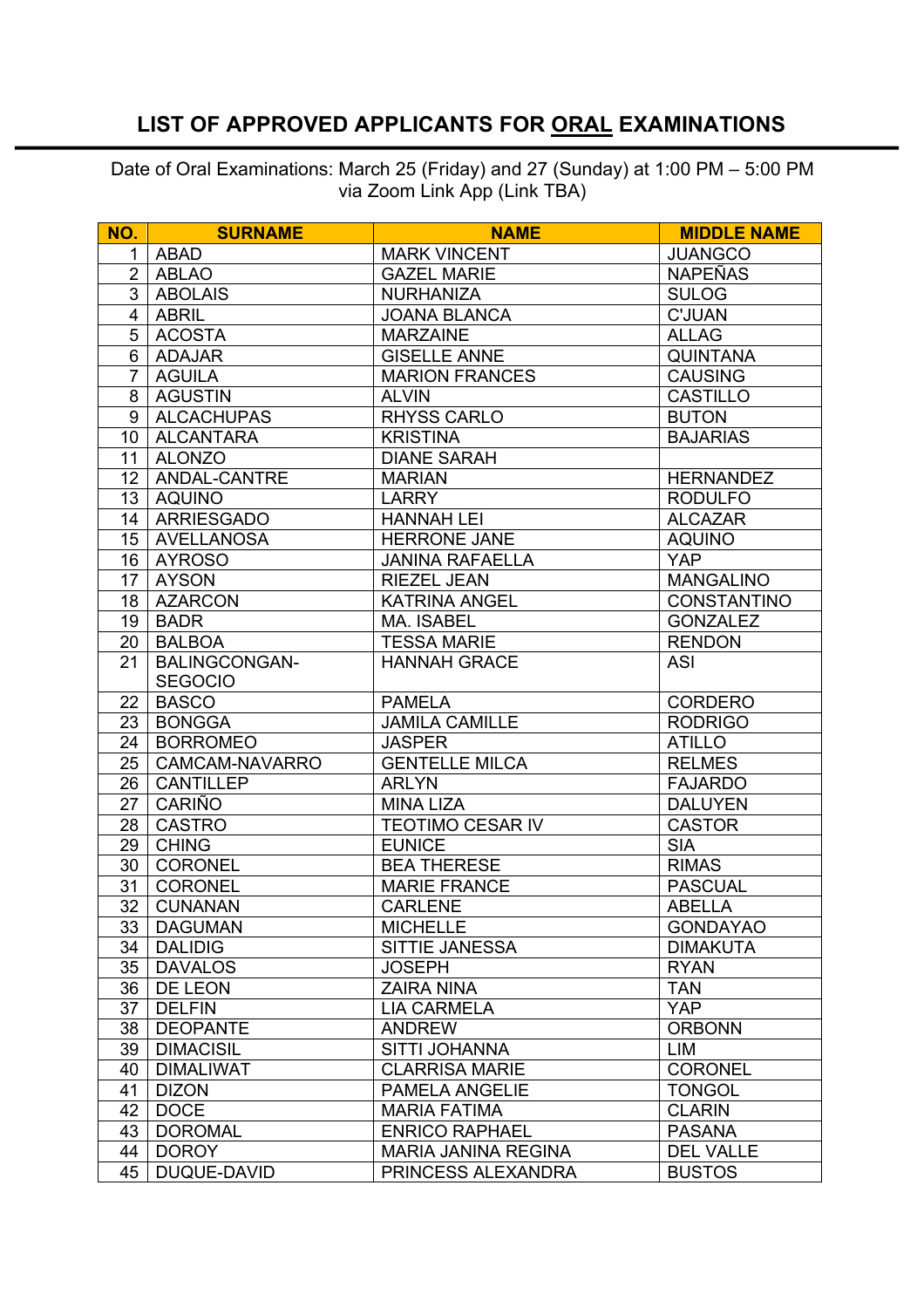| NO. | <b>SURNAME</b>      | <b>NAME</b>               | <b>MIDDLE NAME</b> |
|-----|---------------------|---------------------------|--------------------|
| 46  | <b>DYCAICO</b>      | <b>JAMBEELYN</b>          | CO                 |
| 47  | EDOÑO-CAMACHO       | <b>KATRINA MICAH</b>      | <b>GREGORIO</b>    |
| 48  | <b>ENRIQUEZ</b>     | <b>JANN MARIE</b>         | <b>CASTRO</b>      |
| 49  | <b>ESGUERRA</b>     | <b>JEANNE NELLI</b>       | <b>OMOROG</b>      |
| 50  | <b>FELICIANO</b>    | RENEE ANNE KARMELA        | <b>LIBONA</b>      |
| 51  | <b>FELICIANO</b>    | <b>JAZMINE ROSANNA</b>    | <b>POLICAN</b>     |
| 52  | <b>FELICIANO</b>    | <b>ANGELINE ROSE</b>      | <b>SOLIVA</b>      |
| 53  | FERRER-LAW          | <b>LARA JANE</b>          | <b>AMBROCIO</b>    |
| 54  | <b>FLORES</b>       | <b>CARMICHELLE ESTHER</b> | <b>CONCHADA</b>    |
| 55  | <b>FORTO</b>        | <b>CZARINA GAY</b>        | <b>COBALLES</b>    |
| 56  | <b>GAHUMAN</b>      | <b>FRANCIS ED</b>         | <b>MORTE</b>       |
| 57  | <b>GALICIA</b>      | <b>MARLYN</b>             |                    |
| 58  | <b>GAMALLO</b>      | <b>IGNACE CLAIRE</b>      | <b>PENERA</b>      |
| 59  | <b>GASPI</b>        | <b>SALLY ANDREA</b>       | <b>DUNTON</b>      |
| 60  | GO                  | <b>PINKY LALAINE</b>      | <b>BILLANO</b>     |
| 61  | <b>HENSON-TAYAG</b> | <b>MARITESS</b>           | <b>GUEVARRA</b>    |
| 62  | <b>IMAMURA</b>      | <b>MASAMI</b>             |                    |
| 63  | <b>JAVILLO</b>      | <b>KRYSTELLE CHARISSE</b> | <b>DOMAOAN</b>     |
| 64  | <b>JIMENEZ</b>      | <b>SARAH JANE</b>         | <b>AMERNA</b>      |
| 65  | <b>JUNI</b>         | <b>NARISSA</b>            | <b>IBRADO</b>      |
| 66  | <b>LAMPITOC</b>     | <b>SUSANGIRD</b>          | <b>BALLARES</b>    |
| 67  | LIU                 | <b>DIANA DEBBIE</b>       | <b>LEE</b>         |
| 68  | <b>LUNAS</b>        | PATRICIA JOY              | <b>BALANDAN</b>    |
| 69  | <b>MANZON</b>       | <b>RALPH GEOFFREY</b>     | <b>CEREZO</b>      |
| 70  | <b>MATEO</b>        | <b>JULIE ANNE</b>         | <b>LOZANO</b>      |
| 71  | <b>MERCADO</b>      | <b>SHELLA</b>             | <b>LUNAR</b>       |
| 72  | <b>MIPANGA</b>      | <b>ANNSHARAH</b>          | <b>GOLGOL</b>      |
| 73  | <b>MONTENEGRO</b>   | <b>INEZ MARGARITA</b>     | <b>DIESTRO</b>     |
| 74  | <b>MONTERDE</b>     | <b>KATHRYL ANNE</b>       | <b>CASILA</b>      |
| 75  | <b>MONZON</b>       | <b>LEONIZA MARIE</b>      | <b>MERCADO</b>     |
| 76  | <b>NADLANG</b>      | <b>MA. KRISTEL</b>        | <b>MARCELO</b>     |
| 77  | <b>NARAG</b>        | LEILA JANE FARRAH         | <b>MARZAN</b>      |
| 78  | <b>NARVAEZ</b>      | <b>SWISS</b>              | <b>CALLEJA</b>     |
| 79  | <b>NIÑORA</b>       | <b>KRYSTLE MARIE</b>      | <b>FRANCISCO</b>   |
| 80  | <b>NORTE</b>        | <b>ANNE VERONICA</b>      | <b>GOLOSINDA</b>   |
| 81  | <b>ORAYA</b>        | <b>DENISA</b>             | <b>BALEÑA</b>      |
| 82  | <b>ORTUOSTE</b>     | <b>ELAINE</b>             | <b>LOREÑA</b>      |
| 83  | <b>PALINES</b>      | <b>JESSICA ARMI</b>       | <b>VALLEJO</b>     |
| 84  | <b>PAÑARES</b>      | KATHLYN JOY               | <b>NOVAL</b>       |
| 85  | <b>PANDAN</b>       | <b>ROWENA</b>             | <b>PARANA</b>      |
| 86  | <b>PANOPIO</b>      | <b>MARIA PATRICIA</b>     | <b>TAMAYO</b>      |
| 87  | <b>PASCUAL</b>      | <b>JULIANNE KEANE</b>     | <b>MALDIA</b>      |
| 88  | <b>PATAYAN</b>      | <b>JOHN ROLAND</b>        | <b>SAGUN</b>       |
| 89  | <b>PEREZ</b>        | <b>ELIZABETH GRACE</b>    | <b>MARTINEZ</b>    |
| 90  | <b>PINEDA</b>       | <b>JOFERMARIE</b>         | <b>OCHOA</b>       |
| 91  | <b>PRIETO</b>       | <b>BLESSIE</b>            | <b>CULIS</b>       |
| 92  | <b>RAMOS</b>        | <b>JOHN KENNETH</b>       | <b>CASTRO</b>      |
| 93  | <b>RAVELO</b>       | <b>IRIS-JANE</b>          | <b>GALIZA</b>      |
| 94  | <b>REGULACION</b>   | <b>RUBY</b>               | <b>ESPINOSA</b>    |
| 95  | <b>REGULACION</b>   | <b>DON JOSEPH</b>         | <b>BANTOG</b>      |
| 96  | <b>REMEDIO</b>      | <b>RORE ANNE</b>          | YU                 |
| 97  | <b>ROA</b>          | <b>EDAN ANNIECA MERL</b>  | <b>DAFILMOTO</b>   |